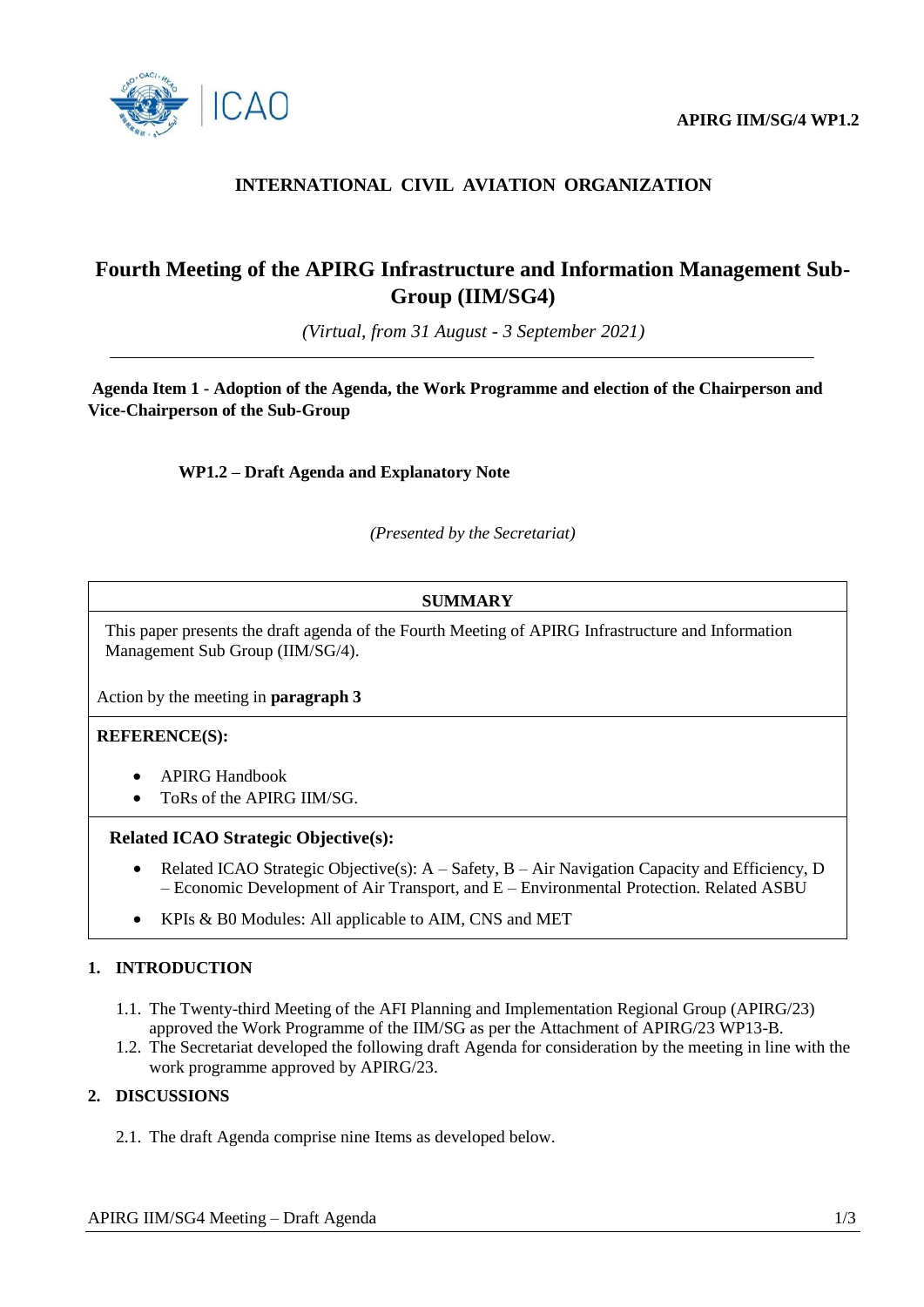| Item#              | <b>Item</b>                                                                                                                                                                                                                                                                                                                                                                                                |
|--------------------|------------------------------------------------------------------------------------------------------------------------------------------------------------------------------------------------------------------------------------------------------------------------------------------------------------------------------------------------------------------------------------------------------------|
| $\boldsymbol{0}$ . | <b>Welcome and Opening</b>                                                                                                                                                                                                                                                                                                                                                                                 |
| 1.                 | Adoption of the Agenda, the Work Programme and election of the Chairperson and Vice-<br><b>Chairperson of the Sub-Group</b>                                                                                                                                                                                                                                                                                |
|                    | 1.1. Adoption of the agenda and the work programme                                                                                                                                                                                                                                                                                                                                                         |
|                    | Under this item, the meeting will examine and adopt the agenda.                                                                                                                                                                                                                                                                                                                                            |
|                    | 1.2. Election of the Chairperson and Vice-Chairperson                                                                                                                                                                                                                                                                                                                                                      |
|                    | The meeting will elect the Chairperson and the Vice Chairperson of the Sub-Group                                                                                                                                                                                                                                                                                                                           |
| 2.                 | Review of the Conclusions/Decisions of the Third Meeting of the Infrastructure and<br><b>Information Management Sub-Group (IIM/SG3)</b>                                                                                                                                                                                                                                                                    |
|                    | Under this agenda item, the meeting will review the status of implementation of the Conclusions<br>and Decisions of the third meeting of the Infrastructure and Information Management Sub-Group<br>(IIM/SG3) held virtually, from 12 to 14 October 2020.                                                                                                                                                  |
| 3.                 | Review of the Conclusions of the APIRG/23 Meeting applicable to IIM/SG                                                                                                                                                                                                                                                                                                                                     |
|                    | Under this agenda item, the meeting will review the outcomes of the $APIRG/23$ meeting<br>Conclusions and Decisions related to the IIM/SG                                                                                                                                                                                                                                                                  |
| 4.                 | <b>Update on the Regional Projects implementation</b>                                                                                                                                                                                                                                                                                                                                                      |
|                    | 4.1. Aeronautical Information Management (AIM) Projects                                                                                                                                                                                                                                                                                                                                                    |
|                    | 4.2. Aeronautical Communication, Navigation, Surveillance and Spectrum (CNS) Infrastructure<br>Projects                                                                                                                                                                                                                                                                                                    |
|                    | 4.3. Aeronautical Meteorology (MET) Projects                                                                                                                                                                                                                                                                                                                                                               |
|                    | The IIM/SG Project Coordinators update the meeting on the development and implementation<br>of the projects regarding AIM, CNS and MET.                                                                                                                                                                                                                                                                    |
| 5.                 | <b>Implementation of ASBU Modules</b>                                                                                                                                                                                                                                                                                                                                                                      |
|                    | 5.1. Sixth Edition of the GANP                                                                                                                                                                                                                                                                                                                                                                             |
|                    | 5.2. Aeronautical Information Management (AIM) modules                                                                                                                                                                                                                                                                                                                                                     |
|                    | 5.3. Aeronautical Communication, Navigation, Surveillance and Spectrum (CNS)<br>Infrastructure modules                                                                                                                                                                                                                                                                                                     |
|                    | 5.4. Aeronautical Meteorology (MET) modules                                                                                                                                                                                                                                                                                                                                                                |
|                    | 5.5. Update on the AFI eANP                                                                                                                                                                                                                                                                                                                                                                                |
|                    | Under this item, the meeting will be updated on the provisions of the Sixth Edition of the<br>Global Air Navigation Plan. Then, participants will discuss the ASBU modules in AIM, CNS<br>and MET Areas, with respect to the provisions of the Sixth edition of the Global air navigation<br>plan (Doc 9750 GANP). Proposals to revise and update the AFI Air Navigation Plan will be<br>made accordingly. |